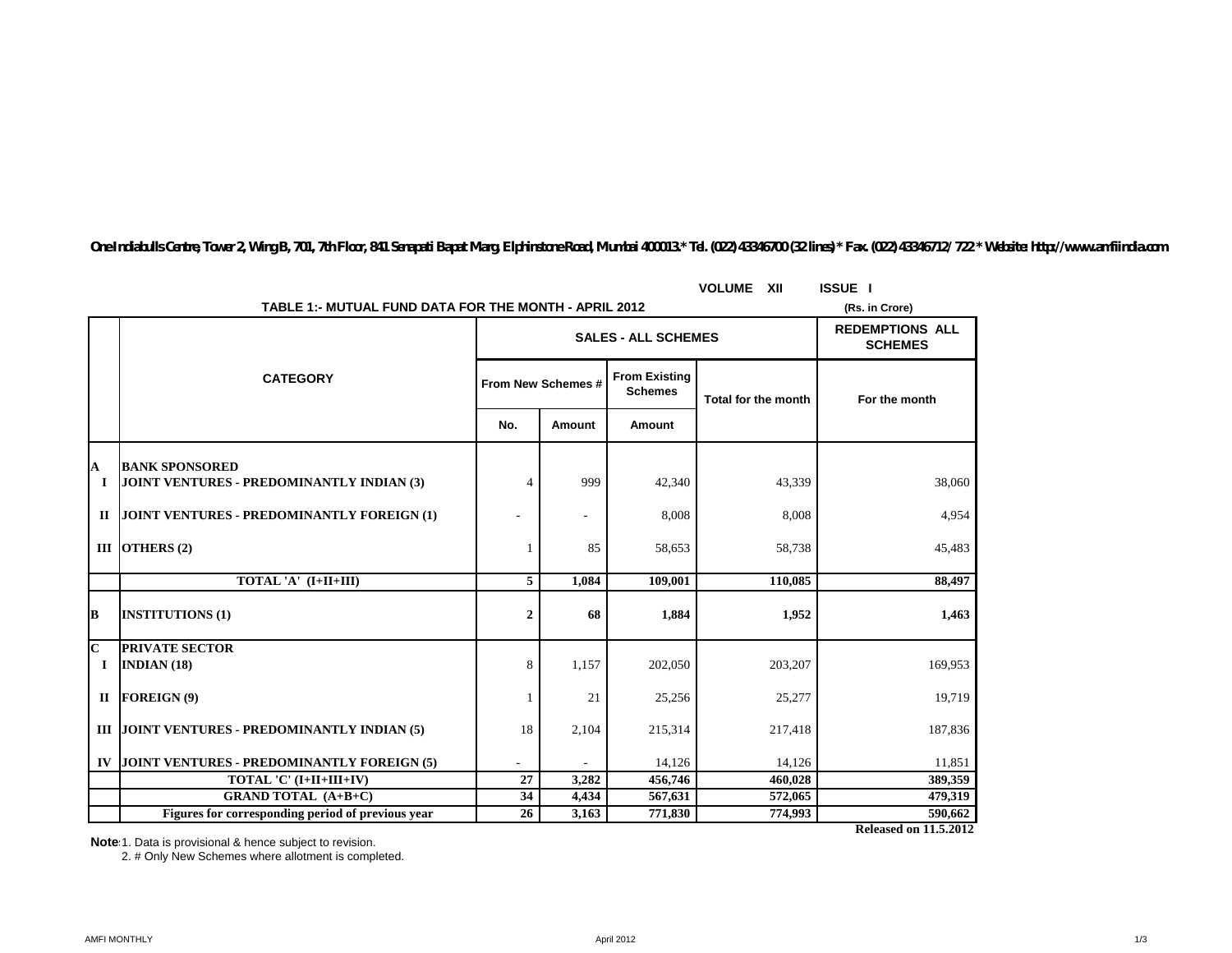### **TABLE 2:- SALES DURING THE MONTH OF APRIL 2012 - TYPE AND CATEGORY WISE 2.1 \*NEW SCHEMES LAUNCHED (ALLOTMENT COMPLETED)**

|                                 |               | Open End |                      | <b>Close End</b> |                          | <b>Interval Fund</b> |                      | <b>TOTAL</b> |  |
|---------------------------------|---------------|----------|----------------------|------------------|--------------------------|----------------------|----------------------|--------------|--|
|                                 | No.of Schemes | Amount   | <b>No.of Schemes</b> | Amount           | <b>No.of Schemes</b>     | Amount               | <b>No.of Schemes</b> | Amount       |  |
| <b>INCOME</b>                   |               | 40       | 33                   | 4,394            | $\overline{\phantom{a}}$ |                      | 34                   | 4,434        |  |
| <b>IEQUITY</b>                  |               |          |                      |                  |                          |                      |                      |              |  |
| <b>BALANCED</b>                 |               |          |                      |                  |                          |                      |                      |              |  |
| <b>LIQUID/MONEY MARKET</b>      |               |          |                      |                  |                          |                      |                      |              |  |
| <b>IGILT</b>                    |               |          |                      |                  |                          |                      |                      |              |  |
| <b>IELSS - EQUITY</b>           |               |          |                      |                  |                          |                      |                      |              |  |
| <b>IGOLD ETF</b>                |               |          |                      |                  |                          |                      |                      |              |  |
| <b>OTHER ETFS</b>               |               |          |                      |                  |                          |                      |                      |              |  |
| <b>IFUND OF FUNDS INVESTING</b> |               |          |                      |                  |                          |                      |                      |              |  |
| <b>OVERSEAS</b>                 |               |          |                      |                  | $\overline{\phantom{a}}$ |                      |                      |              |  |
| <b>TOTAL</b>                    |               | 40       | 33                   | 4,394            |                          |                      | 34                   | 4,434        |  |

### **\*NEW SCHEMES LAUNCHED :**

| <b>OPEN END INCOME:</b>     | Union KBC Ultra Short Term Debt Fund                                                                                                                                                                                                                                                                                                                                                                                                                                                                                                                                                                                                                                                                                                                                                                                                                                                                                                                                                                                                         |  |  |  |  |  |
|-----------------------------|----------------------------------------------------------------------------------------------------------------------------------------------------------------------------------------------------------------------------------------------------------------------------------------------------------------------------------------------------------------------------------------------------------------------------------------------------------------------------------------------------------------------------------------------------------------------------------------------------------------------------------------------------------------------------------------------------------------------------------------------------------------------------------------------------------------------------------------------------------------------------------------------------------------------------------------------------------------------------------------------------------------------------------------------|--|--|--|--|--|
| <b>CLOSE END INCOME:</b>    | SBI Debt Fund Series (366 Days), SBI Debt Fund Series (90 Days), SBI Debt Fund Series (366 Days), IDBI FMP-Series II-366 Days (April 2012)-H, IDBI FMP-Series II-<br>366 Days (April 2012)-H, LIC NOMURA MF FMP Series 51, Kotak FMP Series 85, Kotak FMP Series 86, RELIANCE FIXED HORIZON FUND - XXII -SERIES -2,<br>RELIANCE DUAL ADVANTAGE FIXED TENURE FUND II - PLAN B, RELIANCE FIXED HORIZON FUND - XXII -SERIES -3, Sundaram Fixed Term Plan - CQ.<br>Sundaram Fixed Term Plan – CR. Sundaram Fixed Term Plan – CS. BNP Paribas Fixed Term Fund Series-23 D. Birla Sunlife Fixed Term Plan - Series FB. Birla<br> Sunlife Fixed Term Plan - Series FD, Birla Sunlife Fixed Term Plan - Series FH, DSP BlackRock FMP – Series 44 – 12M, DSP BlackRock FMP – Series 45 – 3M, DSP <br>BlackRock FMP - Series 47 - 12M, HDFC FMP 370D March 2012 (2) - HDFC Fixed Maturity Plans Series XXI, HDFC FMP 92D April 2012 (1) - HDFC Fixed Maturity<br>Plans Series XXI, HDFC FMP 370D April 2012 (1) - HDFC Fixed Maturity Plans Series XXI |  |  |  |  |  |
|                             | ICICI Prudential Multiple Yield Fund - Series 2 - Plan E, ICICI Prudential Capital Protection Oriented Fund II - Series XI - 12 Months Plan, ICICI Prudential Multiple<br>Yield Fund - Series 2 - Plan F, ICICI Prudential Fixed Maturity Plan - Series 63 - 3 Years Plan H, ICICI Prudential Fixed Maturity Plan - Series 64 - 367 Days Plan<br>lA. IDFC-FMP_90DS-76. IDFC-FMP_ QS 75. IDFC-FMP_366DS-71. IDFC-FMP_ TMS 9_                                                                                                                                                                                                                                                                                                                                                                                                                                                                                                                                                                                                                  |  |  |  |  |  |
| <b>2.2 EXISTING SCHEMES</b> |                                                                                                                                                                                                                                                                                                                                                                                                                                                                                                                                                                                                                                                                                                                                                                                                                                                                                                                                                                                                                                              |  |  |  |  |  |

|                                                    | Open End             |         | <b>Close End</b>     |                          | <b>Interval Fund</b>     |        | <b>TOTAL</b>         |         |
|----------------------------------------------------|----------------------|---------|----------------------|--------------------------|--------------------------|--------|----------------------|---------|
|                                                    | <b>No.of Schemes</b> | Amount  | <b>No.of Schemes</b> | Amount                   | <b>No.of Schemes</b>     | Amount | <b>No.of Schemes</b> | Amount  |
| <b>INCOME</b>                                      | 229                  | 50,087  | 465                  | 556                      | 34                       | 475    | 728                  | 51.118  |
| <b>IEQUITY</b>                                     | 297                  | 2,752   |                      |                          |                          |        | <b>300</b>           | 2,752   |
| <b>BALANCED</b>                                    | 29                   | 306     |                      | $\overline{\phantom{a}}$ | -                        |        | 30                   | 306     |
| <b>LIQUID/MONEY MARKET</b>                         | 55                   | 512.740 |                      | $\overline{\phantom{a}}$ | $\overline{\phantom{0}}$ |        | 55                   | 512,740 |
| <b>GILT</b>                                        | 42                   | 209     |                      | $\overline{\phantom{a}}$ | $\overline{\phantom{0}}$ |        | 42                   | 209     |
| <b>IELSS - EQUITY</b>                              | 36                   | 151     | 13                   | $\overline{\phantom{a}}$ |                          |        | 49                   | 151     |
| <b>GOLD ETF</b>                                    | 14                   | 151     |                      | $\overline{\phantom{a}}$ |                          |        | 14                   | 151     |
| <b>OTHER ETFS</b>                                  | 20                   | 114     |                      | $\overline{\phantom{a}}$ |                          |        | 20                   | 114     |
| <b>IFUND OF FUNDS INVESTING</b><br><b>OVERSEAS</b> | 20                   | 90      |                      | $\overline{\phantom{a}}$ | $\overline{\phantom{a}}$ |        | 20                   | 90      |
| <b>TOTAL</b>                                       | <b>7421</b>          | 566,600 | 482                  | 556                      | 34                       | 475    | 1258                 | 567,631 |

Notes:(^) Amount mobilised by new plans launched under existing scheme.

|                                                   |                      | Open End |               | <b>Close End</b><br><b>Interval Fund</b> |                      | <b>TOTAL</b> |                      |         |
|---------------------------------------------------|----------------------|----------|---------------|------------------------------------------|----------------------|--------------|----------------------|---------|
|                                                   | <b>No.of Schemes</b> | Amount   | No.of Schemes | Amount                                   | <b>No.of Schemes</b> | Amount       | <b>No.of Schemes</b> | Amount  |
| <b>INCOME</b>                                     | 230                  | 50,127   | 498           | 4,950                                    | 34                   | 475          | 762                  | 55,552  |
| <b>EQUITY</b>                                     | 297                  | 2.752    |               |                                          |                      |              | 300                  | 2,752   |
| <b>BALANCED</b>                                   | 29                   | 306      |               |                                          |                      |              | 30                   | 306     |
| <b>LIQUID/MONEY MARKET</b>                        | 55                   | 512,740  |               |                                          |                      |              | 55                   | 512,740 |
| <b>GILT</b>                                       | 42                   | 209      |               |                                          |                      |              | 42                   | 209     |
| <b>ELSS - EQUITY</b>                              | 36                   | 151      | 13            |                                          |                      |              | 49                   | 151     |
| <b>GOLD ETF</b>                                   |                      | 151      |               |                                          |                      |              | 14                   | 151     |
| <b>OTHER ETFS</b>                                 | 20                   | 114      |               |                                          |                      |              | 20                   | 114     |
| <b>FUND OF FUNDS INVESTING</b><br><b>OVERSEAS</b> | 20                   | 90       |               |                                          |                      |              | 20                   | 90      |
| <b>TOTAL</b>                                      | 743                  | 566,640  | 515           | 4,950                                    | 34                   | 475          | 1.292                | 572,065 |

#### **2.3 TOTAL OF ALL SCHEMES**